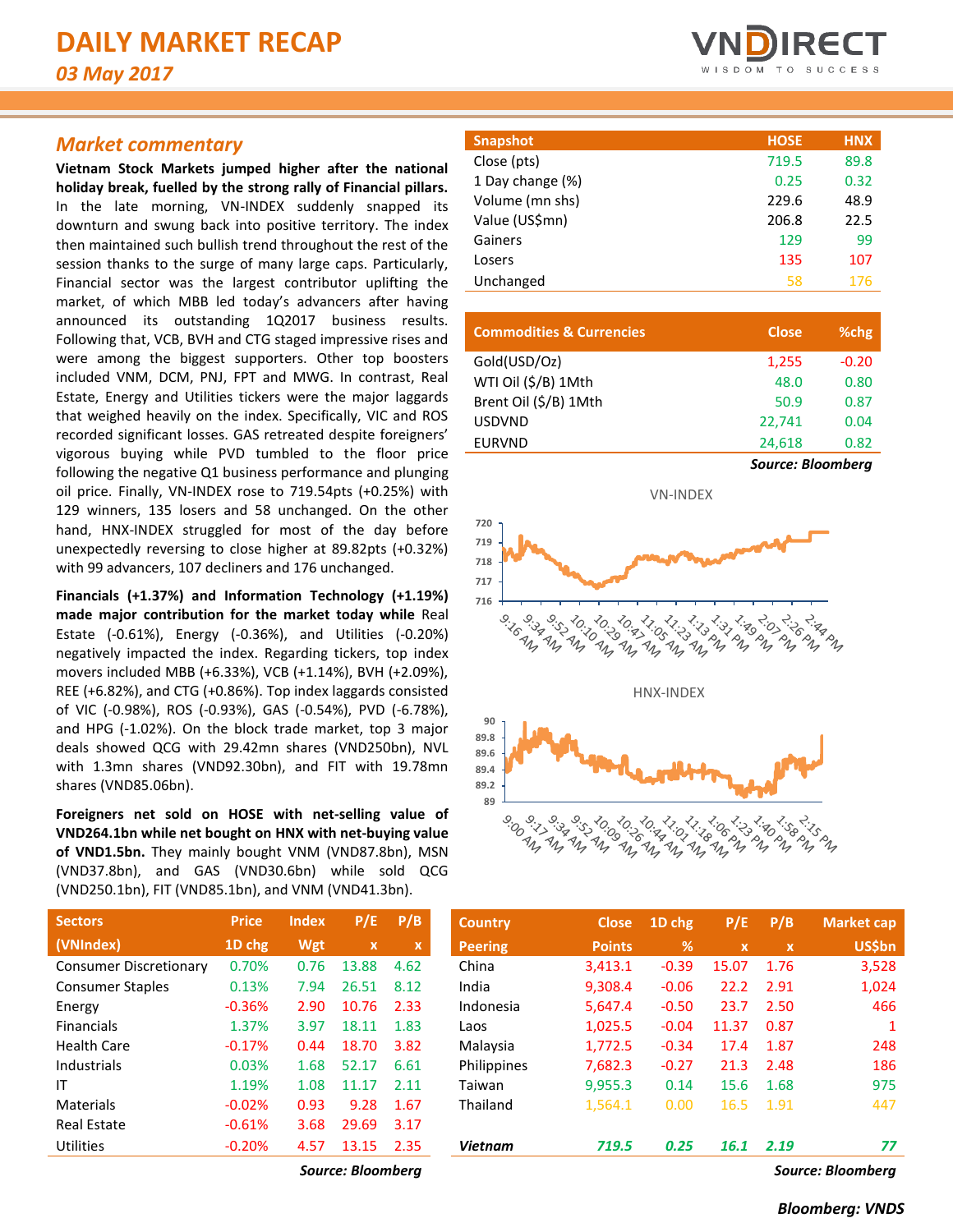

# **Market News**

**Oil rebounded from a six-week low on signs the U.S crude surplus is easing and as Russia signaled support for longer production cuts with OPEC.** Futures in New York rose as much as 1.1% after closing at the lowest since Mar 21 Tuesday. U.S. crude inventories fell by 4.16mn barrels last week and gasoline dropped by 1.93mn, the American Petroleum Institute was said to report Tuesday. Russia believes that its accord to cut production alongside OPEC and other producers should be extended, a Russian government official said. *(Bloomberg)*

**Vietnam Treasury sold 29% of government bonds offered on May 03.** Accordingly, State Treasury sold VND1.59trl out of VND5.5trl worth of bond, including VND100bn of 5-year securities at 5.22%, VND100bn of 7-year bonds at 5.48%, VND300bn of 10-year notes at 6% and VND1.09trl of 15-year debt at 6.76%. *(Bloomberg)*

**Fruit and vegetable exports earned an estimated US\$1bn in the first four months of 2017 (+32.6% YoY).** According to the Ministry of Agriculture and Rural Development, the top four importers of Vietnamese goods, who accounted for 82.9% of the value, were China, the US, Japan and the Republic of Korea. *(En.vietnamplus.vn)*

# **Corporate News**

**Ho Chi Minh City Infrastructure Investment JSC (CII VN) - 1Q2017 business results and shareholder's activity:** In 1Q2017, CII realized net revenue of VND140bn (-37.5% YoY) and gross profit of VND41.2bn (-54% YoY). Notably, company's financial revenue surged to VND1.35trl (vs. the figure of VND123.3bn in 1Q2016) while financial expensed significantly dropped to VND57bn (-54.5% YoY). Other activities also recorded a profit of VND30bn (vs. the loss of VND435mn in 1Q2016). However, selling and admin expenses soared to VND15.8bn (+110.7% YoY) and VND62.9bn (vs. the negative figure of VND4.5bn), respectively. Hence, for this quarter, CII posted EBT of VND1.226trl and EAT of VND1.222trl (vs. 1Q2016's EAT of VND46.5bn). Moreover, from Apr 07 to May 06, Tan Tam Ma Investment JSC purchased 3.9mn CII shares via order-matching and put-through methods. After such transaction, Tan Tam Ma will increase its ownership from 6.1mn (2.53%) shares to 10mn shares (4.14%). *(Vietstock.vn)*

**No Va Land Investment Group Corporation (NVL VN) - 1Q2017 business result and shareholder's transaction:** In Q1, NVL recorded VND1.909trl in net revenue (-13% YoY) and VND458.5bn in gross profit (+1.1% YoY), thanks to a decrease of 16.6% YoY in COGS. Notably, financial revenue jumped to VND464.5bn (+491.14% YoY) while financial expenses sharply rose to VN240.5bn (+18.8% YoY). Besides, other activities realized a loss of VND10.5bn (vs. 1Q2016's profit of VND6.2bn). At the end, the company reported an outstanding result with EAT of VND408.5bn (+163.6 YoY). For further information, Chairman Bui Thanh Nhon bought 19,518,073 NVL shares to lift his stake to 145,715,656 shares (24.72%) on Apr 24. *(Cafef.vn & Vietstock.vn)*

**An Phat Plastic and Green Environment JSC (AAA VN) - 1Q2017 consolidated business results:** For 1Q2017, AAA generated VND733.5bn in net revenue (+72.8% YoY and fulfilling 25.3% of year goal) and VND71.8bn in EAT (+152.4% YoY and completing 36% of 2017 target). *(Cafef.vn)*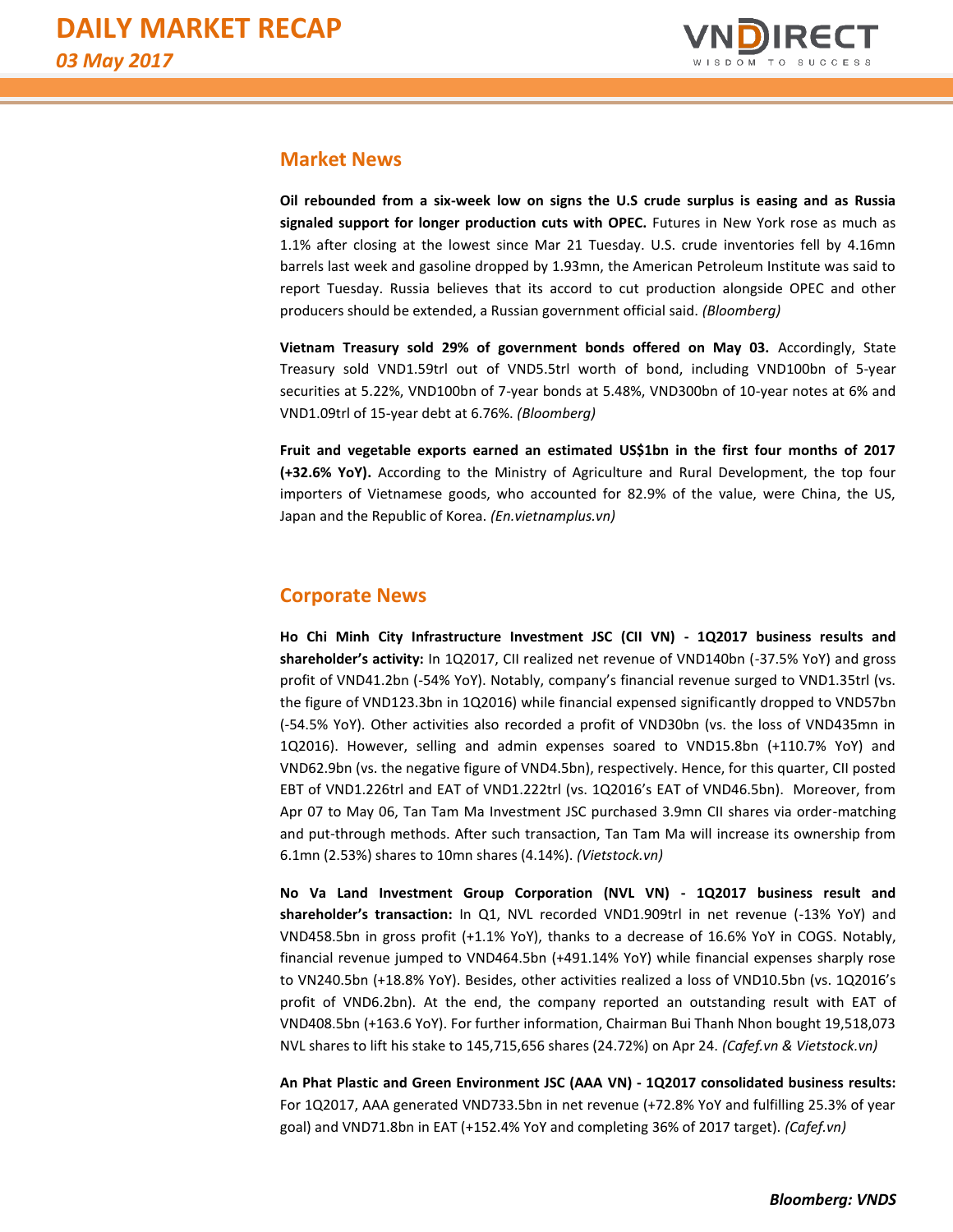

**Military Commercial JSB (MBB VN) - 1Q2017 business results:** For Q1, MBB recorded VND1.112trl in consolidated EBT (+26% YoY) and VND889.7bn in consolidated EAT (+26% YoY). For more information, the bank's total assets were VND250.1trl as of Mar 31 (-2.4% vs. start-2017) as deposits decline to VND182.4trl (-6.4% YoY). Besides, bad debt ratio was at 1.33%, with a jump of 39% in bad loans which are overdue more than 360 days. *(Bloomberg)*

**Petrovietnam Drilling & Well Service Corporation (PVD VN) - 2017 business plan and 1Q2017 business results:** According to the 2017 AGM resolution, PVD aimed to achieve VND2.3trl in revenue (-57.1% YoY) and a positive figure in EAT (not given any specific number). Besides, in 1Q2017, the company recorded only VND22.2bn in revenue (-68.6% YoY) while COGS was VND22.5bn (-62.3% YoY), hence a gross loss of VND343mn. Furthermore, financial revenue fell sharply from VND3.1bn last year to VND1.8bn. General and admin expense jumped by 37.4% YoY to VND7.9bn. Thus, PVD posted a net loss of VND9.5bn in 1Q2017 (vs. EAT of VND3.7bn in 1Q2016). *(Pvdrilling.com.vn & Vietstock.vn)*

**GTNFoods JSC (GTN VN) - 1Q2017 business results:** In 1Q, GTN earned VND1.132trl in net revenue (+51.8% YoY) and VND125.2bn in gross profit (+537% YoY). Besides, financial revenue and other profit also leaped to VND59.3bn (vs. 3.2bn in 1Q2016) and VND1.7bn (vs. the loss of VND146mn in 1Q2016), respectively. At the end, the company has desirable business results with EAT of VND53.6bn (vs. 1Q2016's EAT of VND3.5bn). *(Vietstock.vn)*

**Da Nang Airports Services JSC (MAS VN) - dividend payment:** May 11 will be the ex-date for receiving the third 2016 cash dividend of VND3,600/share (est. 2016 dividend yield of 11.2%). The cash dividend payment is expected from May 25. *(Cafef.vn)*

**FLC Group JSC (FLC VN) - shareholder's transaction:** BOD Chairman Mr Trinh Van Quyet has successfully purchased 10mn FLC shares, raising his stake in the company from more than 114.1mn shares (17.9%) to 124,187,150 shares (19.46%). Transaction was carried out from Apr 26 to Apr 27 via order-matching method. *(Cafef.vn)*

**Bao Viet Holdings (BVH VN) - 1Q2017 business results:** According to a statement on the company's website, BVH reported VND5.07trl in net revenue (+25.8% YoY) and VND382.6bn in EAT (-2.5% YoY). *(Bloomberg & Vietstock.vn)*

**Hoang Quan Consulting Trading Service Real Estate Corporation (HQC VN) – 1Q2017 consolidated business results:** For 1Q2017, HQC posted VND312.3bn in net revenue (-23.6% YoY) and VND83.2bn in gross profit (-18.8% YoY). Financial revenue was only VND20mn (vs. 1Q2016's figure of VND3.2bn) while financial expense jumped to VND18.9bn (+80.4% YoY). Selling expense fell by 52.3% YoY to VND6.3bn while general and admin expense increased by 50.3% YoY to VND33.7bn. Thus, HQC posted only VND20.8bn in EAT (-59.7% YoY). *(Vietstock.vn)*

**Urban Development and Construction Corporation (UDC VN) - 1Q2017 consolidated business results:** For 1Q2017, UDC recorded VND70bn in net revenue (-28.8% YoY) and VND13bn in gross profit (-11% YoY). Hence, company's EAT was only VND534mn (-32.5% YoY). *(Vietstock.vn)*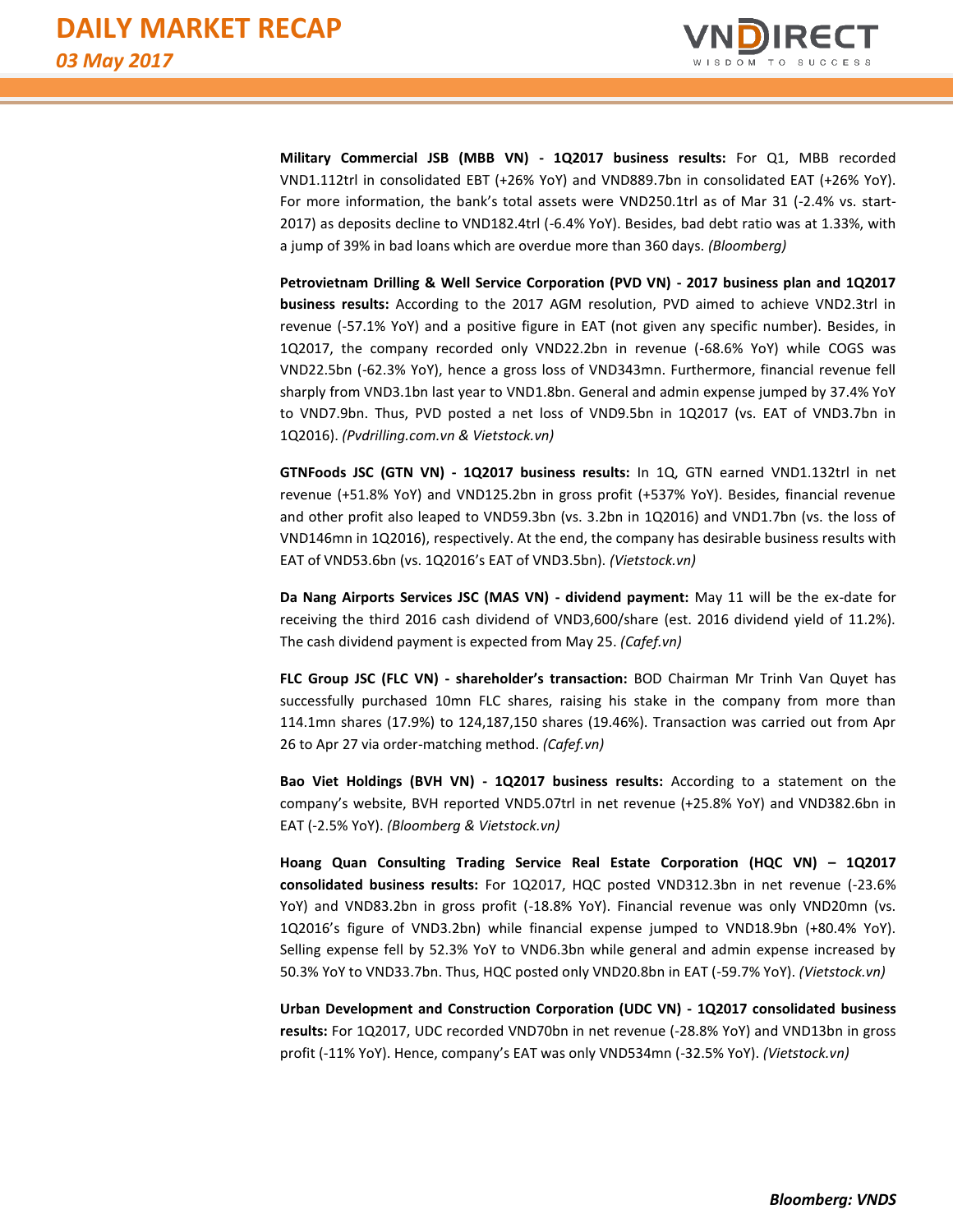

**South Logistics JSC (STG VN) - 1Q2017 consolidated business results:** STG reached VND320.5bn in net revenue (+67.8% YoY) and VND74.4bn in gross profit (+77.6% YoY). Notably, financial revenue jumped to VND570.6bn (vs. 1Q2016's figure of VND3.1bn). Thus, although selling expense and general and admin expense increased to VND18.9bn (+20.6% YoY) and VND21.9bn (+148.3% YoY), STG still recorded VND454bn in EAT (vs. 1Q2016's EAT of VND18.1bn). *(Vietstock.vn)*

**Dong Nai Port JSC (PDN VN) – dividend payment:** May 18 and May 19 will be the ex-date and record date, respectively, for receiving the second 2016 cash dividend of VND1,500/share (est. 2016 dividend yield of 3.2%). The payment can be expected from Jun 06. *(Viestock.vn)*

**VNECO4 Electricity Construction JSC (VE4 VN) – dividend payment:** May 18 and May 19 will be the ex-date and record date, correspondingly, for receiving the 2016 cash dividend of VND2,000/share (est. 2016 dividend yield of 13.7%). The payment can be made from Jun 20. *(Cafef.vn)*

**Sa Giang Import-Export Corporation (SGC VN) - dividend payment:** May 11 and May 12 will be the ex-date and record date, respectively, for receiving the second 2016 cash dividend of VND1,200/share (est. 2016 dividend yield of 6.8%). The payment is expected from May 23. *(Cafef.vn)*

**Long Giang Investment and Urban Development JSC (LGL) - investment plan:** LGL has completed the purchase of 51% stake in Minh Phat JSC at Binh Thuan Province. *(Cafef.vn)*

**VNS Securities Company (IVS VN) - shareholder's transaction:** CFO Ta Thi Kim Chung has registered to sell all 517,400 shares owned (1.52%). Transaction will be take place between May 03 and May 26 via order-matching and put-through metyhods. *(Cafef.vn)*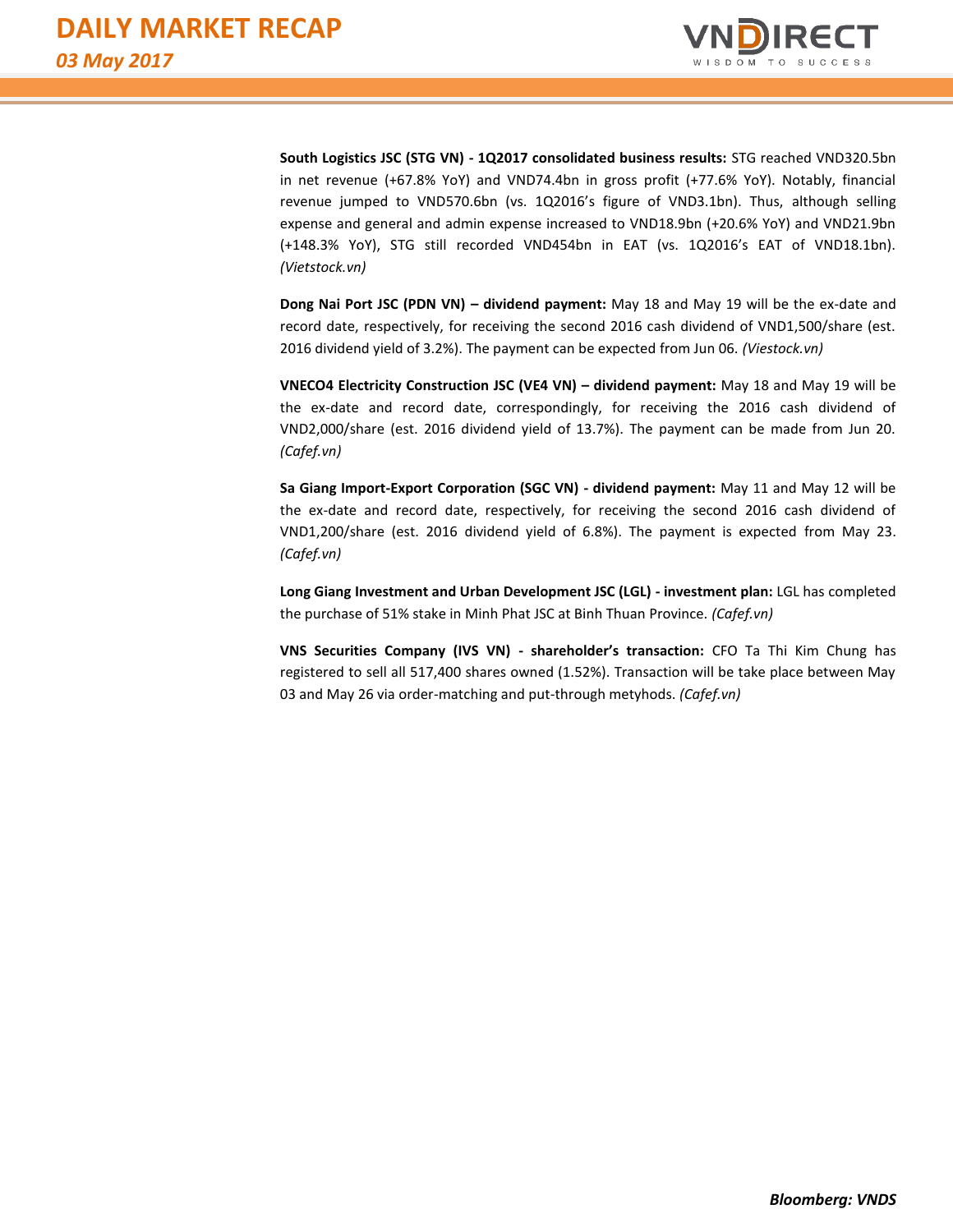

### **MARKET MOVEMENTS**

|                    |              |       | <b>HOSE</b> |         |            |                    |              |       | <b>HNX</b> |         |            |
|--------------------|--------------|-------|-------------|---------|------------|--------------------|--------------|-------|------------|---------|------------|
| <b>Top gainers</b> |              |       |             |         | <b>VND</b> | <b>Top gainers</b> |              |       |            |         | <b>VND</b> |
| <b>Ticker</b>      | Last         | Chg   | %chg        | Vol.    | Index      | <b>Ticker</b>      | Last         | Chg   | %chg       | Vol.    | Index      |
|                    | <b>Price</b> |       |             |         | impact     |                    | <b>Price</b> |       |            |         | impact     |
| AAA                | 27,600       | 1,800 | 7.0         | 3.83MLN | 0.042      | <b>MBS</b>         | 7.700        | 700   | 10.0       | 447.540 | 0.000      |
| IDI                | 4,600        | 300   | 7.0         | 292,830 | 0.022      | <b>CCM</b>         | 17,800       | 1,600 | 9.9        | 500     | 0.000      |
| <b>BSI</b>         | 12,300       | 800   | 7.0         | 10      | 0.030      | TV <sub>3</sub>    | 36,800       | 3,300 | 9.9        | 100     | 0.000      |
| QCG                | 8,950        | 580   | 6.9         | 341,190 | 0.066      | <b>NDF</b>         | 3,400        | 300   | 9.7        | 167,100 | 0.000      |
| <b>SGT</b>         | 5,250        | 340   | 6.9         | 60      | 0.010      | <b>KST</b>         | 13.700       | 1.200 | 9.6        | 100     | 0.000      |

| <b>Top losers</b> |              |          |        |         | <b>VND</b> |
|-------------------|--------------|----------|--------|---------|------------|
| <b>Ticker</b>     | Last         | Chg      | %chg   | Vol.    | Index      |
|                   | <b>Price</b> |          |        |         | impact     |
| <b>PDN</b>        | 77,200       | $-5,800$ | $-7.0$ | 150     | $-0.030$   |
| <b>TIX</b>        | 35,950       | $-2,700$ | $-7.0$ | 20      | $-0.027$   |
| <b>RIC</b>        | 8,010        | $-600$   | $-7.0$ | 110     | $-0.007$   |
| <b>HVG</b>        | 6,290        | $-470$   | $-7.0$ | 1.01MLN | $-0.044$   |
| SII               | 21.450       | $-1,600$ | $-6.9$ | 130     | $-0.039$   |

| <b>VND</b><br><b>Top index movers</b> |              |       |      |         |              |  |  |  |  |  |  |  |
|---------------------------------------|--------------|-------|------|---------|--------------|--|--|--|--|--|--|--|
| <b>Ticker</b>                         | Last         | Chg   | %chg | Vol.    | <b>Index</b> |  |  |  |  |  |  |  |
|                                       | <b>Price</b> |       |      |         | impact       |  |  |  |  |  |  |  |
| <b>MBB</b>                            | 16,800       | 1,000 | 6.3  | 4.16MLN | 0.706        |  |  |  |  |  |  |  |
| <b>VCB</b>                            | 35,500       | 400   | 1.1  | 899,880 | 0.594        |  |  |  |  |  |  |  |
| <b>BVH</b>                            | 58,500       | 1,200 | 2.1  | 257,860 | 0.337        |  |  |  |  |  |  |  |
| <b>REE</b>                            | 29,750       | 1,900 | 6.8  | 4.63MLN | 0.243        |  |  |  |  |  |  |  |
| CTG                                   | 17,500       | 150   | 0.9  | 474,500 | 0.230        |  |  |  |  |  |  |  |

| <b>Top index laggers</b><br><b>VND</b> |         |          |        |         |          |  |  |  |  |  |  |  |  |
|----------------------------------------|---------|----------|--------|---------|----------|--|--|--|--|--|--|--|--|
| <b>Ticker</b>                          | Last    | Chg      | %chg   | Vol.    | Index    |  |  |  |  |  |  |  |  |
|                                        | Price   |          |        |         | impact   |  |  |  |  |  |  |  |  |
| VIC                                    | 40,500  | -400     | $-1.0$ | 330,500 | $-0.435$ |  |  |  |  |  |  |  |  |
| <b>ROS</b>                             | 160,500 | $-1,500$ | $-0.9$ | 7.41MLN | $-0.266$ |  |  |  |  |  |  |  |  |
| GAS                                    | 55,200  | $-300$   | $-0.5$ | 651,080 | $-0.237$ |  |  |  |  |  |  |  |  |
| PVD                                    | 16,500  | $-1,200$ | $-6.8$ | 6.15MLN | $-0.190$ |  |  |  |  |  |  |  |  |
| <b>HPG</b>                             | 29,100  | $-300$   | $-1.0$ | 2.32MLN | $-0.156$ |  |  |  |  |  |  |  |  |

|                                  |              |       | <b>HOSE</b> |         |              |                    |              |       | <b>HNX</b> |         |            |
|----------------------------------|--------------|-------|-------------|---------|--------------|--------------------|--------------|-------|------------|---------|------------|
| <b>VND</b><br><b>Top gainers</b> |              |       |             |         |              | <b>Top gainers</b> |              |       |            |         | <b>VND</b> |
| Ticker                           | Last         | Chg   | %chg        | Vol.    | <b>Index</b> | Ticker             | Last         | Chg   | %chg       | Vol.    | Index      |
|                                  | <b>Price</b> |       |             |         | impact       |                    | <b>Price</b> |       |            |         | impact     |
| AAA                              | 27,600       | 1,800 | 7.0         | 3.83MLN | 0.042        | <b>MBS</b>         | 7.700        | 700   | 10.0       | 447,540 | 0.000      |
| IDI                              | 4,600        | 300   | 7.0         | 292,830 | 0.022        | CCM                | 17,800       | 1,600 | 9.9        | 500     | 0.000      |
| BSI                              | 12,300       | 800   | 7.0         | 10      | 0.030        | TV <sub>3</sub>    | 36,800       | 3,300 | 9.9        | 100     | 0.000      |
| QCG                              | 8,950        | 580   | 6.9         | 341,190 | 0.066        | <b>NDF</b>         | 3,400        | 300   | 9.7        | 167,100 | 0.000      |
| SGT                              | 5,250        | 340   | 6.9         | 60      | 0.010        | <b>KST</b>         | 13,700       | 1,200 | 9.6        | 100     | 0.000      |

| <b>Top losers</b> |                      |          |        |         | <b>VND</b>      | <b>Top losers</b> |                      |          |         |        |                               |
|-------------------|----------------------|----------|--------|---------|-----------------|-------------------|----------------------|----------|---------|--------|-------------------------------|
| Ticker            | Last<br><b>Price</b> | Chg      | %chg   | Vol.    | Index<br>impact | <b>Ticker</b>     | Last<br><b>Price</b> | Chg      | %chg    | Vol.   | <b>VND</b><br>Index<br>impact |
| <b>PDN</b>        | 77,200               | $-5.800$ | $-7.0$ | 150     | $-0.030$        | <b>PJC</b>        | 20.700               | $-2,100$ | $-13.4$ | 130    | 0.000                         |
| TIX               | 35,950               | $-2.700$ | $-7.0$ | 20      | $-0.027$        | APP               | 6.300                | $-700$   | $-10.0$ | 100    | 0.000                         |
| <b>RIC</b>        | 8,010                | $-600$   | $-7.0$ | 110     | $-0.007$        | <b>BXH</b>        | 20.900               | $-2,300$ | $-9.9$  | 2,300  | 0.000                         |
| HVG               | 6,290                | $-470$   | $-7.0$ | 1.01MLN | $-0.044$        | C69               | 11,300               | $-1,200$ | -9.6    | 55,300 | 0.000                         |
| SII               | 21,450               | $-1.600$ | $-6.9$ | 130     | $-0.039$        | <b>HDO</b>        | 1.000                | $-100$   | $-9.1$  | 44.000 | 0.000                         |

|                         |              |       |      |         | <b>VND</b> |               | Top index movers |     |      |         | <b>VND</b> |
|-------------------------|--------------|-------|------|---------|------------|---------------|------------------|-----|------|---------|------------|
| <b>Top index movers</b> |              |       |      |         |            |               |                  |     |      |         |            |
| Ticker                  | Last         | Chg   | %chg | Vol.    | Index      | <b>Ticker</b> | Last             | Chg | %chg | Vol.    | Index      |
|                         | <b>Price</b> |       |      |         | impact     |               | <b>Price</b>     |     |      |         | impact     |
| MBB                     | 16.800       | 1.000 | 6.3  | 4.16MLN | 0.706      | ACB           | 23,800           | 600 | 2.6  | 2.66MLN | 0.524      |
| VCB                     | 35,500       | 400   | 1.1  | 899,880 | 0.594      | <b>HUT</b>    | 13,800           | 500 | 3.8  | 2.05MLN | 0.075      |
| <b>BVH</b>              | 58,500       | 1.200 | 2.1  | 257.860 | 0.337      | VND           | 15,500           | 300 | 2.0  | 576.405 | 0.034      |
| <b>REE</b>              | 29,750       | 1,900 | 6.8  | 4.63MLN | 0.243      | <b>MBS</b>    | 7.700            | 700 | 10.0 | 447,540 | 0.024      |
| <b>CTG</b>              | 17,500       | 150   | 0.9  | 474,500 | 0.230      | VIX           | 6,800            | 500 | 7.9  | 1.76MLN | 0.024      |

|            | <b>Top index laggers</b> |          |        |         | <b>VND</b>   |            | Top index laggers |           |        |         | <b>VND</b> |
|------------|--------------------------|----------|--------|---------|--------------|------------|-------------------|-----------|--------|---------|------------|
| Ticker     | Last                     | Chg      | %chg   | Vol.    | <b>Index</b> | Ticker     | Last              | Chg       | %chg   | Vol.    | Index      |
|            | <b>Price</b>             |          |        |         | impact       |            | <b>Price</b>      |           |        |         | impact     |
| VIC        | 40.500                   | $-400$   | $-1.0$ | 330,500 | $-0.435$     | <b>PVS</b> | 16.700            | $-500$    | $-2.9$ | 986.560 | $-0.127$   |
| <b>ROS</b> | 160.500                  | $-1.500$ | $-0.9$ | 7.41MLN | $-0.266$     | VCS        | 153,100           | $-2.400$  | $-1.5$ | 29.035  | $-0.049$   |
| GAS        | 55,200                   | $-300$   | $-0.5$ | 651.080 | $-0.237$     | idv        | 50.100            | $-3.700$  | $-6.9$ | 61.940  | $-0.027$   |
| <b>PVD</b> | 16,500                   | $-1,200$ | $-6.8$ | 6.15MLN | $-0.190$     | PVI        | 29.000            | $-1.000$  | $-3.3$ | 70.340  | $-0.027$   |
| <b>HPG</b> | 29,100                   | $-300$   | $-1.0$ | 2.32MLN | $-0.156$     | TV2        | 215.200           | $-14.800$ | -6.4   | 50,970  | $-0.026$   |
|            |                          |          |        |         |              |            |                   |           |        |         |            |

|            | <b>Top active volume</b> |             |        |          | <b>VND</b> |            | <b>Top active volume</b> |     |      |          |        |  |  |
|------------|--------------------------|-------------|--------|----------|------------|------------|--------------------------|-----|------|----------|--------|--|--|
| Ticker     | Last                     | %chg<br>Chg |        | Vol.     | Index      | Ticker     | Last                     | Chg | %chg | Vol.     | Index  |  |  |
|            | <b>Price</b>             |             |        |          | impact     |            | <b>Price</b>             |     |      |          | impact |  |  |
| <b>FLC</b> | 7.150                    | $-180$      | $-2.5$ | 11.23MLN | $-0.047$   | <b>SHB</b> | 7.500                    | 0   | 0.0  | 18.03MLN | 0.000  |  |  |
| HQC        | 2,400                    | -70         | $-2.8$ | 8.83MLN  | $-0.012$   | <b>ACB</b> | 23,800                   | 600 | 2.6  | 2.66MLN  | 0.000  |  |  |
| <b>HHS</b> | 4.380                    | 280         | 6.8    | 8.80MLN  | 0.032      | <b>HUT</b> | 13,800                   | 500 | 3.8  | 2.05MLN  | 0.000  |  |  |
| <b>ROS</b> | 160.500                  | $-1.500$    | $-0.9$ | 7.41MLN  | $-0.266$   | <b>VIX</b> | 6,800                    | 500 | 7.9  | 1.76MLN  | 0.000  |  |  |
| <b>DCM</b> | 13,850                   | 700         | 5.3    | 6.56MLN  | 0.153      | <b>SHN</b> | 10,000                   | 0   | 0.0  | 1.54MLN  | 0.000  |  |  |

*Source: Bloomberg*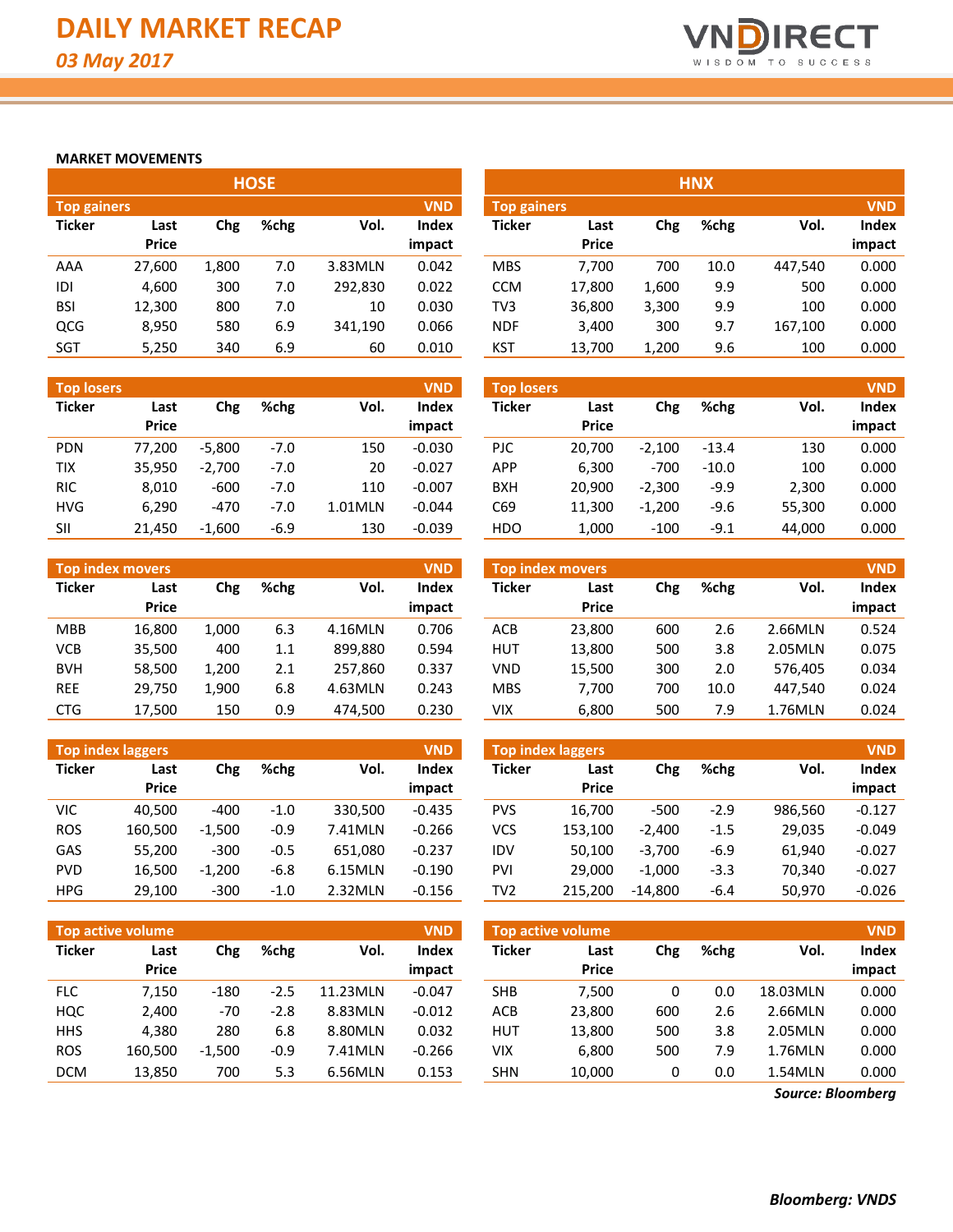

#### **FOREIGN ACTIVITIES**

| <b>Volume (Mn'shs)</b> | <b>HOSE</b> | d/d      | <b>HNX</b> | d/d      | Value (VND'bn)        | <b>HOSE</b> | d/d    | <b>HNX</b>    | d/d      |
|------------------------|-------------|----------|------------|----------|-----------------------|-------------|--------|---------------|----------|
| <b>F.BUY</b>           | 8.6         | $-36.8%$ | 0.4        | $-86.7%$ | <b>BUY</b>            | 309         | -66.8% |               | $-79.5%$ |
| % of market            | 3.8%        |          | 1.7%       |          | % of market           | 7.0%        |        | 1.5%          |          |
| <b>F.SELL</b>          | 56.9        | 224.8%   | 0.5        | $-72.1%$ | <b>SELL</b>           | 573         | -39.4% |               | $-80.1%$ |
| % of market            | 0.0%        |          | 0.0%       |          | % of market           | 0.0%        |        | 1.2%          |          |
| <b>NET BUY (SELL)</b>  | (48.3)      |          | (0.1)      |          | <b>NET BUY (SELL)</b> | (264)       |        |               |          |
|                        |             |          |            |          |                       |             |        | $\rightarrow$ | .        |

*Source: HSX, HNX*



#### **2017 ACCUMULATION**

| Volume (Mn'shs)       | <b>HOSE</b> | % of 2016 |      | $HNX \, % of 2016$ | Value (VND'bn)        | <b>HOSE</b> | % of 2016 | <b>HNX</b> | % of 2016 |
|-----------------------|-------------|-----------|------|--------------------|-----------------------|-------------|-----------|------------|-----------|
| <b>BUY</b>            | 837.9       | 34.0%     | 91.4 | 23.2%              | <b>BUY</b>            | 37.692      | 41.3%     | 1,370      | 22.0%     |
| % of market           | 6.4%        |           | 2.5% |                    | % of market           | 14.3%       |           | 3.5%       |           |
| <b>SELL</b>           | 929.2       | 34.8%     | 84.3 | 25.7%              | <b>SELL</b>           | 32.431      | 32.8%     | 1.171      | 23.0%     |
| % of market           | 7.1%        |           | 2.3% |                    | % of market           | 12.3%       |           | 3.0%       |           |
| <b>NET BUY (SELL)</b> | (91.4)      |           |      |                    | <b>NET BUY (SELL)</b> | 5,261       |           | 199        |           |

*Source: HSX, HNX*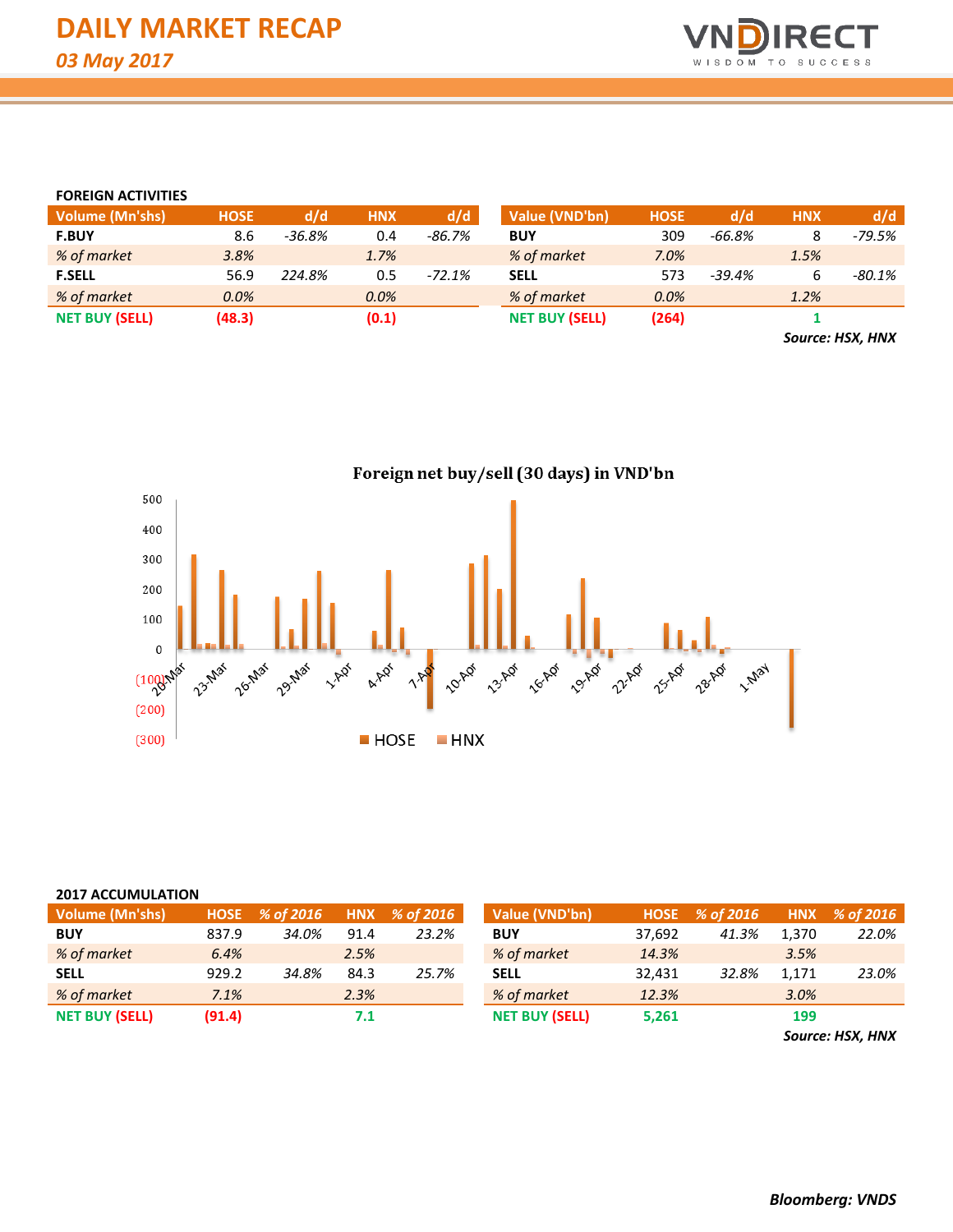

## **FOREIGN ACTIVITIES**

|               |                               | <b>HOSE</b> |         |       |                        | <b>HNX</b>    |                                                |          |         |       |                 |  |  |  |
|---------------|-------------------------------|-------------|---------|-------|------------------------|---------------|------------------------------------------------|----------|---------|-------|-----------------|--|--|--|
|               | Top buy by foreigners (value) |             |         |       | <b>VND'bn</b>          |               | <b>VND'bn</b><br>Top buy by foreigners (value) |          |         |       |                 |  |  |  |
| <b>Ticker</b> | Last<br><b>Price</b>          | Chg         | %chg    | Value | <b>Index</b><br>impact | <b>Ticker</b> | Last<br><b>Price</b>                           | Chg      | %chg    | Value | Index<br>impact |  |  |  |
| <b>VNM</b>    | 148,300                       | 300         | 0.20    | 87.8  | 0.180                  | <b>HUT</b>    | 13,800                                         | 500      | 3.76    | 2.3   | 0.000           |  |  |  |
| <b>MSN</b>    | 44,300                        | $-150$      | $-0.34$ | 37.8  | $-0.071$               | <b>DHT</b>    | 92,000                                         | $-2.000$ | $-2.13$ | 1.1   | 0.000           |  |  |  |
| GAS           | 55,200                        | $-300$      | $-0.54$ | 30.6  | $-0.237$               | <b>ACB</b>    | 23,800                                         | 600      | 2.59    | 0.9   | 0.000           |  |  |  |
| <b>MBB</b>    | 16,800                        | 1,000       | 6.33    | 29.8  | 0.706                  | VGC           | 15,200                                         | $-300$   | $-1.94$ | 0.6   | 0.000           |  |  |  |
| <b>KBC</b>    | 15,250                        | 400         | 2.69    | 21.7  | 0.078                  | <b>SHB</b>    | 7.500                                          | 0        | 0.00    | 0.5   | 0.000           |  |  |  |

|               | Top sell by foreigners (value) |       |      |       | <b>VND'bn</b>          | Top sell by foreigners (value) |                      |        |         |              |                 |
|---------------|--------------------------------|-------|------|-------|------------------------|--------------------------------|----------------------|--------|---------|--------------|-----------------|
| <b>Ticker</b> | Chg<br>Last<br><b>Price</b>    |       | %chg | Value | <b>Index</b><br>impact | <b>Ticker</b>                  | Last<br><b>Price</b> | Chg    | %chg    | <b>Value</b> | Index<br>impact |
| QCG           | 8,950                          | 580   | 6.93 | 250.1 | 0.066                  | <b>SHB</b>                     | 7,500                | 0      | 0.00    | 2.3          | 0.000           |
| <b>FIT</b>    | 4.410                          | 280   | 6.78 | 85.1  | 0.029                  | DBC                            | 26,900               | 100    | 0.37    | 1.0          | 0.000           |
| <b>VNM</b>    | 148.300                        | 300   | 0.20 | 41.3  | 0.180                  | ACB                            | 23,800               | 600    | 2.59    | 0.9          | 0.000           |
| <b>MBB</b>    | 16.800                         | 1.000 | 6.33 | 29.6  | 0.706                  | <b>PVS</b>                     | 16,700               | -500   | $-2.91$ | 0.5          | 0.000           |
| <b>VCB</b>    | 35,500                         | 400   | 1.14 | 20.5  | 0.594                  | VNR                            | 25.000               | $-200$ | $-0.79$ | 0.3          | 0.000           |

|               | Top net buy by foreigners (value)   |        |         |                        | VND'bn        | Top net buy by foreigners (value) | <b>VND'bn</b> |          |         |                 |       |
|---------------|-------------------------------------|--------|---------|------------------------|---------------|-----------------------------------|---------------|----------|---------|-----------------|-------|
| <b>Ticker</b> | Chg<br>%chg<br>Last<br><b>Price</b> |        | Value   | <b>Index</b><br>impact | <b>Ticker</b> | Last<br><b>Price</b>              | Chg           | %chg     | Value   | Index<br>impact |       |
| <b>VNM</b>    | 148.300                             | 300    | 0.20    | 46.5                   | 0.180         | HUT                               | 13.800        | 500      | 3.76    | 2.3             | 0.000 |
| GAS           | 55,200                              | $-300$ | $-0.54$ | 30.4                   | $-0.237$      | <b>DHT</b>                        | 92.000        | $-2.000$ | $-2.13$ | 0.9             | 0.000 |
| <b>MSN</b>    | 44.300                              | $-150$ | $-0.34$ | 25.8                   | $-0.071$      | VGC                               | 15,200        | $-300$   | $-1.94$ | 0.6             | 0.000 |
| <b>KBC</b>    | 15,250                              | 400    | 2.69    | 20.3                   | 0.078         | <b>BVS</b>                        | 17.000        | 400      | 2.41    | 0.5             | 0.000 |
| <b>CII</b>    | 38,000                              | $-200$ | $-0.52$ | 6.8                    | $-0.023$      | IDV                               | 50,100        | $-3,700$ | $-6.88$ | 0.4             | 0.000 |

|               | Top net sell by foreigners (value) |          |         |          | <b>VND'bn</b>          | Top net sell by foreigners (value) | VND'bn               |        |         |        |                 |
|---------------|------------------------------------|----------|---------|----------|------------------------|------------------------------------|----------------------|--------|---------|--------|-----------------|
| <b>Ticker</b> | Last<br><b>Price</b>               | Chg      | %chg    | Value    | <b>Index</b><br>impact | Ticker                             | Last<br><b>Price</b> | Chg    | %chg    | Value  | Index<br>impact |
|               |                                    |          |         |          |                        |                                    |                      |        |         |        |                 |
| <b>QCG</b>    | 8.950                              | 580      | 6.93    | $-250.1$ | 0.066                  | <b>SHB</b>                         | 7.500                | 0      | 0.00    | $-1.7$ | 0.000           |
| <b>FIT</b>    | 4.410                              | 280      | 6.78    | $-85.1$  | 0.029                  | <b>DBC</b>                         | 26.900               | 100    | 0.37    | $-1.0$ | 0.000           |
| <b>PVD</b>    | 16,500                             | $-1,200$ | $-6.78$ | $-11.9$  | $-0.190$               | <b>PVS</b>                         | 16,700               | $-500$ | $-2.91$ | $-0.5$ | 0.000           |
| SSI           | 22.150                             | 250      | 1.14    | $-11.4$  | 0.051                  | <b>VNR</b>                         | 25.000               | $-200$ | $-0.79$ | $-0.3$ | 0.000           |
| <b>DCM</b>    | 13,850                             | 700      | 5.32    | $-7.9$   | 0.153                  | <b>NET</b>                         | 29,800               | $-700$ | $-2.30$ | $-0.3$ | 0.000           |

*Source: Bloomberg, HOSE, HNX*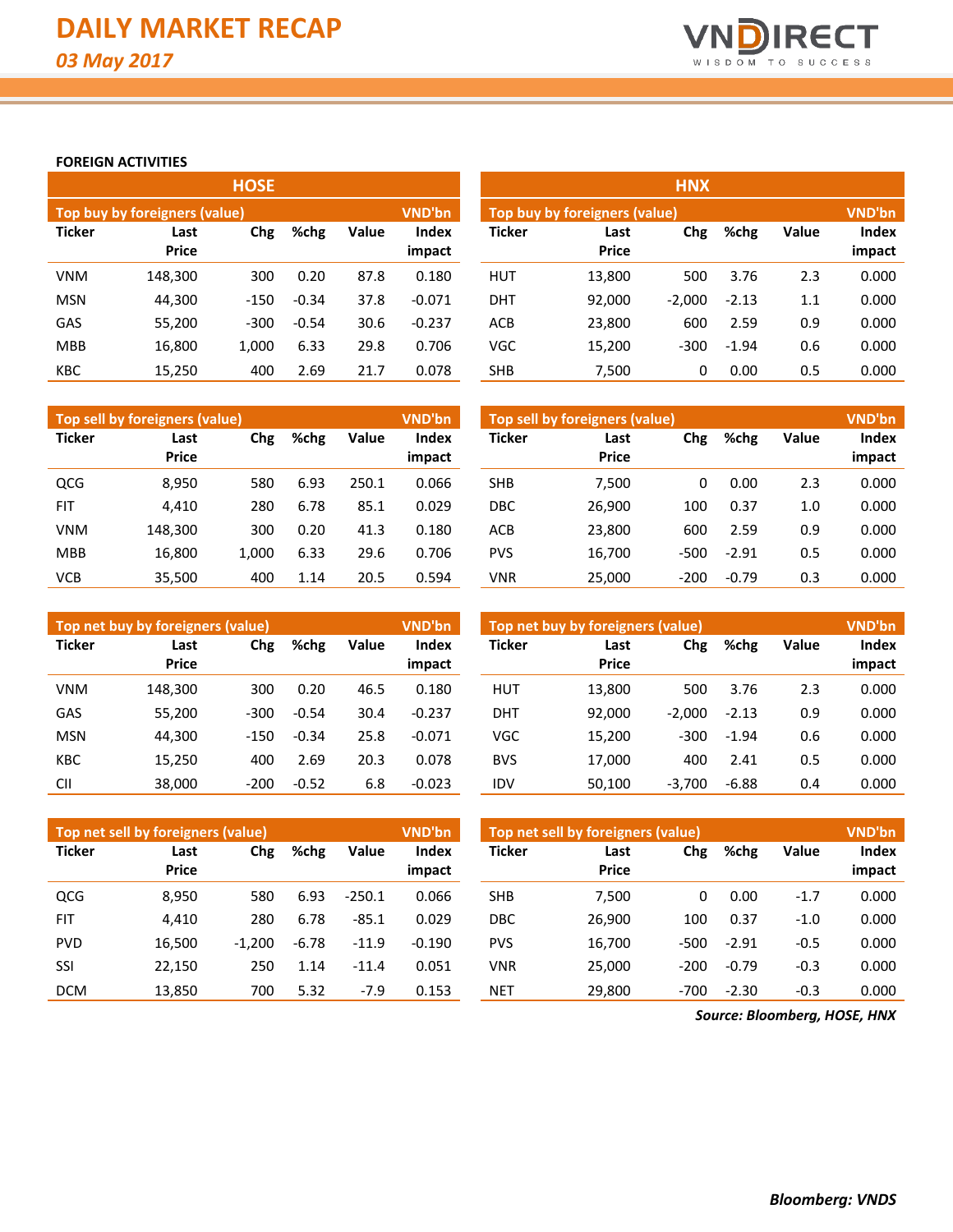

### **TOP 70 MARKET CAPS SNAPSHOT ON HOSE**

| No.             | <b>Ticker</b>      | <b>Price</b> |        | Price change (%) |         | <b>Mkt. Cap</b> | Outs. Vol. | <b>Float ratio</b> | <b>Avail. FII</b> | Ave. daily vol. |             | <b>EPS</b>     |                | P/E              | P/B              | <b>ROE</b> | <b>ROA</b>     |
|-----------------|--------------------|--------------|--------|------------------|---------|-----------------|------------|--------------------|-------------------|-----------------|-------------|----------------|----------------|------------------|------------------|------------|----------------|
|                 |                    | <b>VND</b>   | 1M     | 3M               | 6M      | <b>US\$mln</b>  | Mln'shs    | %                  | %                 | (30 days-shs)   | <b>T12M</b> | <b>Diluted</b> | 1Y Gr.         | $\boldsymbol{x}$ | $\boldsymbol{x}$ | %          | $\frac{9}{6}$  |
| 1               | VNM VM             | 148,300      | 2.8    | 10.8             | 4.9     | 9,465           | 1,451      | 57.8               | 45.3              | 916,119         | 5,832       | 5,831          | 19.9           | 25.4             | 9.7              | 39.3       | 32.9           |
| $\overline{2}$  | <b>SAB VM</b>      | 199,900      | $-0.2$ | $-7.9$           | N/A     | 5,637           | 641        | 10.4               | 39.2              | 31,167          | 6,442       | 6,442          | 37.3           | 31.0             | 11.3             | 36.7       | 21.7           |
| 3               | <b>VCB VM</b>      | 35,500       | $-2.5$ | $-8.3$           | 1.4     | 5,616           | 3,598      | 100.0              | 9.3               | 1,185,955       | 1,668       | 1,566          | 6.0            | 21.3             | 2.5              | 12.4       | 1.0            |
| $\overline{4}$  | <b>VIC VM</b>      | 40,500       | $-2.4$ | $-3.6$           | $-4.5$  | 4,698           | 2,638      | 52.3               | 19.0              | 1,003,299       | 1,004       | 1,178          | 111.2          | 40.3             | 3.7              | 9.8        | 1.5            |
| 5               | <b>GAS VM</b>      | 55,200       | 0.9    | $-7.2$           | $-15.5$ | 4,644           | 1,913      | 4.2                | 46.2              | 571,120         | 4,119       | 3,548          | $-18.8$        | 13.4             | 2.6              | 19.1       | 13.1           |
| $6\phantom{1}6$ | <b>ROS VM</b>      | 160,500      | $-3.4$ | 22.1             | 70      | 3,035           | 430        | 27.2               | 48.1              | 4,841,135       | 1,136       | 1,136          | N/A            | 141.3            | 14.1             | 11.7       | 7.4            |
| 7               | CTG VM             | 17,500       | $-2.8$ | $-5.1$           | 5.4     | 2,865           | 3,723      | 15.8               | 0.0               | 1,085,936       | 1,836       | 1,457          | 20.6           | 9.5              | 1.1              | 11.8       | 0.8            |
| 8               | <b>PLX VM</b>      | 46,750       | N/A    | N/A              | N/A     | 2,660           | 1,294      | 100.0              | 11.7              | N/A             | 4,254       | 4,254          | 43.0           | 11.0             | 2.7              | 27.7       | 8.9            |
| 9               | <b>BID VM</b>      | 16,600       | $-3.2$ | $-3.5$           | 3.1     | 2,496           | 3,419      | 4.7                | 28.7              | 3,918,939       | 1,802       | 1,802          | 25.6           | 9.2              | 1.3              | 14.7       | 0.7            |
| 10              | <b>MSN VM</b>      | 44,300       | $-7.5$ | 4.7              | 1.8     | 2,217           | 1,138      | 32.7               | 18.1              | 545,866         | 2,465       | 1,641          | 86.5           | 18.0             | 3.3              | 17.5       | 3.9            |
| 11              | <b>NVL VM</b>      | 70,100       | 0.9    | 15.1             | N/A     | 1,817           | 589        | 33.8               | 38.8              | 581,693         | 3,396       | 3,059          | N/A            | 20.6             | 4.6              | 23.1       | 5.3            |
| 12              | <b>VJC VM</b>      | 127,900      | 1.7    | N/A              | N/A     | 1,813           | 322        | 61.0               | 3.6               | 354,773         | 8,726       | 8,726          | $-24.9$        | 14.7             | 8.5              | 68.7       | 14.3           |
| 13              | <b>BVH VM</b>      | 58,500       | $-0.3$ | $-7.7$           | $-6.4$  | 1,750           | 680        | 29.1               | 24.2              | 343,263         | 1,912       | 1,980          | 19.4           | 30.6             | 3.1              | 9.8        | 2.1            |
| 14              | <b>HPG VM</b>      | 29,100       | $-8.9$ | 1.0              | 11.1    | 1,618           | 1,264      | 50.7               | 12.1              | 4,569,496       | 5,496       | 4,775          | 82.3           | 5.3              | 1.9              | 35.3       | 22.5           |
| 15              | MBB VM             | 16,800       | 8.7    | 18.7             | 19.6    | 1,265           | 1,713      | 49.8               | 0.0               | 1,141,891       | 1,813       | 1,715          | $-6.3$         | 9.3              | 1.1              | 12.1       | 1.2            |
| 16              | <b>MWG VM</b>      | 168,600      | 0.7    | 0.4              | 10.2    | 1,140           | 154        | 70.4               | 0.0               | 134,294         | 11,418      | 9,948          | 40.3           | 14.8             | 6.8              | 49.9       | 14.3           |
| 17              | FPT VM             | 47,000       | 1.3    | 5.1              | 11.9    | 954             | 462        | 73.4               | 0.0               | 988,557         | 4,069       | 3,925          | 2.9            | 11.6             | 2.3              | 19.9       | 7.1            |
| 18              | <b>STB VM</b>      | 11,650       | $-4.9$ | 15.9             | 41.4    | 924             | 1,804      | 92.7               | 15.8              | 7,611,289       | 350         | 207            | $-77.1$        | 33.3             | 0.9              | $-0.3$     | 0.0            |
| 19              | <b>BHN VM</b>      | 83,700       | 8.7    | $-34.4$          | N/A     | 853             | 232        | 100.0              | 31.6              | 9,510           | 3,236       | 3,236          | $-9.6$         | 25.9             | 3.4              | 13.8       | 8.0            |
| 20              | <b>CTD VM</b>      | 202,200      | $-1.6$ | 6.7              | 12.2    | 684             | 77         | 89.1               | 5.1               | 141,425         | 20,854      | 20,894         | 88.6           | 9.7              | 2.5              | 28.5       | 14.5           |
| 21              | EIB VM             | 11,150       | $-5.9$ | 2.3              | 13.8    | 603             | 1,229      | 75.6               | 0.7               | 320,413         | 343         | 251            | 661            | 33               | $\mathbf{1}$     | $-2.2$     | $\pmb{0}$      |
| 22              | <b>DHG VM</b>      | 144,500      | 5.9    | 28.4             | 49.0    | 554             | 87         | 32                 | 0.0               | 96,597          | 7,568       | 7,035          | 22             | 19               | 4.8              | 23         | 19             |
| 23              | SSI VM             | 22,150       | $-8.5$ | 8.0              | 8.3     | 477             | 490        | 57.0               | 43.9              | 3,128,394       | 1,827       | 1,698          | $\overline{2}$ | 12               | 1.5              | 13         | $\overline{7}$ |
| 24              | <b>HSG VM</b>      | 47,850       | $-3.4$ | $-2.5$           | 21.3    | 421             | 200        | 54.8               | 19.0              | 1,542,032       | 9,238       | 7,350          | 120.2          | 5.2              | 2.0              | 43.4       | 15.4           |
| 25              | <b>REE VM</b>      | 29,750       | 9.4    | 14.9             | 43.7    | 406             | 310        | 48.3               | 0.0               | 1,148,506       | 3,525       | 3,526          | 27.9           | 8.4              | 1.3              | 16.2       | 10.4           |
| 26              | <b>DPM VM</b>      | 23,550       | $-1.7$ | $-2.3$           | $-14.7$ | 405             | 391        | 35.2               | 29.4              | 928,758         | 2,038       | 61             | $-98$          | 12               | 1.1              | 13         | 13             |
| 27              | CII VM             | 38,000       | $-1.2$ | 22.6             | 34.3    | 403             | 241        | 54.7               | 10.4              | 1,714,989       | 3,228       | 3,191          | 9.7            | 11.8             | 2.6              | 23.6       | 6.7            |
| 28              | <b>HNG VM</b>      | 11,850       | 3.5    | 48.1             | 102.6   | 400             | 767        | 29.5               | 48.4              | 2,092,024       | $-1,273$    | $-1,273$       | N/A            | N/A              | 0.9              | $-9.5$     | $-3.0$         |
| 29              | PNJ VM             | 91,000       | 22.8   | 29.8             | 31.7    | 393             | 98         | 66.7               | 0.0               | 127,562         | 5,654       | 4,383          | 671.7          | 16.1             | 6.0              | 30.6       | 13.7           |
| 30              | NT <sub>2</sub> VM | 29,950       | $-5.7$ | $-0.5$           | $-13.4$ | 379             | 288        | 27.9               | 26.7              | 295,316         | 3,508       | 3,701          | $-5.0$         | 8.5              | 1.7              | 22.0       | 8.8            |
| 31              | <b>BMP VM</b>      | 185,000      | $-8.5$ | $-3.9$           | $-5.6$  | 370             | 45         | 61.8               | 0.3               | 88,402          | 11,637      | 13,796         | 20.9           | 15.9             | 3.7              | 29.1       | 23.5           |
| 32              | HT1 VM             | 22,000       | $-1.8$ | 14.0             | $-5.8$  | 369             | 382        | 20.0               | 39.8              | 414,651         | 2,062       | 2,121          | $-0.2$         | 10.7             | 1.6              | 16.7       | 6.8            |
| 33              | <b>KDC VM</b>      | 39,200       | $-4.4$ | 6.2              | 9.0     | 355             | 206        | 49.8               | 39.7              | 690,208         | 5,626       | 5,624          | $-75.1$        | 7.0              | 1.4              | 19.3       | 15.1           |
| 34              | <b>TCH VM</b>      | 21,300       | 20.3   | 28.3             | $-4.6$  | 340             | 363        | 52.5               | 49.0              | 1,511,868       | 1,407       | 1,407          | N/A            | 15.1             | 1.7              | N/A        | N/A            |
| 35              | <b>DCM VM</b>      | 13,850       | 35.1   | 42.8             | 27.6    | 322             | 529        | 24.3               | 46.1              | 1,560,607       | 1,171       | 1,171          | N/A            | 11.8             | 1.3              | 10.3       | 4.5            |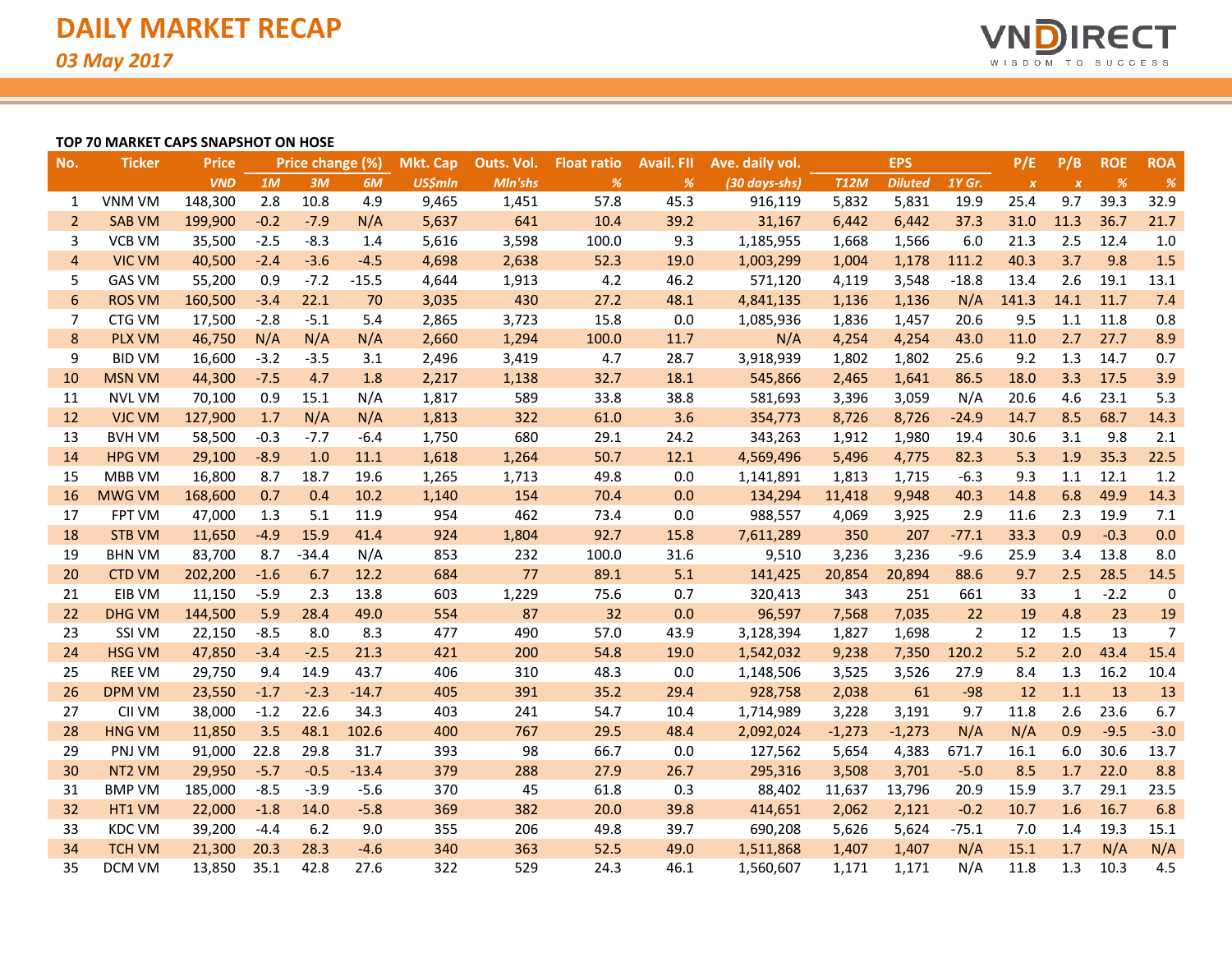

|     |               |              |         |                  |         |                 |            |                    |                   |                 |             | (Continued)    |                |                  |                           |            |                |
|-----|---------------|--------------|---------|------------------|---------|-----------------|------------|--------------------|-------------------|-----------------|-------------|----------------|----------------|------------------|---------------------------|------------|----------------|
| No. | <b>Ticker</b> | <b>Price</b> |         | Price change (%) |         | <b>Mkt. Cap</b> | Outs. Vol. | <b>Float ratio</b> | <b>Avail. FII</b> | Ave. daily vol. |             | <b>EPS</b>     |                | P/E              | P/B                       | <b>ROE</b> | <b>ROA</b>     |
|     |               | <b>VND</b>   | 1M      | 3M               | 6M      | <b>US\$mln</b>  | Mln'shs    | $\%$               | $\%$              | (30 days-shs)   | <b>T12M</b> | <b>Diluted</b> | 1Y Gr.         | $\boldsymbol{X}$ | $\boldsymbol{\mathsf{x}}$ | %          | %              |
| 36  | <b>KBC VM</b> | 15,250       | 2.0     | 10.1             | $-4.7$  | 315             | 470        | 72.6               | 15.9              | 2,534,983       | 1,188       | 1,188          | $-11.4$        | 12.8             | 0.9                       | 7.5        | 3.9            |
| 37  | <b>SBT VM</b> | 28,200       | 13.3    | 17.5             | 13.9    | 314             | 253        | 53.0               | 42.2              | 1,401,866       | 1,051       | 1,148          | 29.3           | 26.8             | 2.4                       | 9.2        | 4.5            |
| 38  | <b>HAG VM</b> | 9,000        | $-0.6$  | 54.1             | 75.8    | 313             | 790        | 54.2               | 35.7              | 7,167,884       | $-1,279$    | $-1,291$       | N/A            | N/A              | 0.5                       | $-7.2$     | $-2.0$         |
| 39  | <b>GMD VM</b> | 36,000       | 4.7     | 28.6             | 37.4    | 284             | 179        | 95.6               | 0.0               | 627,287         | 2,043       | 1,957          | $-10.3$        | 17.6             | 1.2                       | 7.1        | 4.0            |
| 40  | <b>PVD VM</b> | 16,500       | $-16.2$ | $-21.2$          | $-25.3$ | 278             | 383        | 98.6               | 22.7              | 1,996,016       | $-403$      | 201            | $-94.7$        | N/A              | 0.5                       | 1.3        | 0.7            |
| 41  | KDH VM        | 25,000       | $-2.3$  | 26.9             | 17.9    | 257             | 234        | 49.8               | 2.5               | 116,292         | 1,658       | 1,587          | 55.3           | 15.1             | 1.7                       | 11.0       | 4.5            |
| 42  | <b>PPC VM</b> | 17,800       | 3.5     | 4.7              | 21.5    | 249             | 318        | 15.0               | 33.1              | 59,191          | 2,647       | 1,706          | $-3.2$         | 6.7              | 1.3                       | $-6.3$     | $-3.0$         |
| 43  | DXG VM        | 21,600       | $-0.5$  | 61.2             | 88.6    | 240             | 253        | 81.0               | 21.2              | 4,158,139       | 2,941       | 2,887          | 29.6           | 7.3              | 1.7                       | 22.3       | 11.8           |
| 44  | <b>BHS VM</b> | 18,100       | 44.8    | 69.2             | 50.2    | 237             | 298        | 77.9               | 18.0              | 2,008,717       | 1,306       | 1,546          | 30.6           | 13.9             | 1.4                       | 14.0       | 6.2            |
| 45  | <b>VCF VM</b> | 192,000      | 12.9    | 7.3              | 17.8    | 224             | 27         | 30.7               | 19.3              | 195             | 14,294      | 14,450         | 30.0           | 13.4             | 2.4                       | 19.4       | 13.4           |
| 46  | <b>HBC VM</b> | 53,000       | $-7.5$  | 54.1             | 84.0    | 222             | 95         | 71.9               | 27.4              | 1,477,119       | 5,883       | 6,056          | 624.5          | 9.0              | 3.1                       | 41.2       | 6.1            |
| 47  | PDR VM        | 24,700       | 31.0    | 80.3             | 69.2    | 219             | 202        | 38.3               | 47.8              | 730,469         | 1,233       | 1,136          | 28.1           | 20.0             | 2.1                       | 9.8        | 2.9            |
| 48  | <b>VHC VM</b> | 53,000       | $-2.9$  | $-5.2$           | $-2.8$  | 215             | 92         | 25.5               | 62.6              | 145,517         | 5,776       | 6,008          | 83.5           | 9.2              | 2.1                       | 23.3       | 10.8           |
| 49  | LGC VM        | 24,450       | $-1.4$  | $-5.6$           | 19.3    | 207             | 193        | N/A                | 4.0               | 2,994           | 1,608       | 1,698          | $-49.5$        | 15.2             | 1.9                       | 13.3       | 4.2            |
| 50  | <b>BIC VM</b> | 39,400       | $-3.9$  | $-4.4$           | 21.2    | 203             | 117        | 99.7               | 1.4               | 4,878           | 1,129       | 1,083          | $-27.2$        | 34.9             | 2.3                       | 6.3        | 2.9            |
| 51  | FLC VM        | 7,150        | $-14.3$ | 29.8             | 7.8     | 201             | 638        | 86.2               | 38.8              | 21,761,250      | 1,735       | 1,730          | $-11.4$        | $\overline{4}$   | 0.6                       | 13         | $\overline{7}$ |
| 52  | <b>PAN VM</b> | 42,300       | $-1.6$  | $-0.5$           | $-7.2$  | 190             | 102        | 59.8               | 54.1              | 5,960           | 1,769.5     | 2,538          | 0.0            | 23.9             | 1.9                       | 11.6       | 6.9            |
| 53  | TRA VM        | 125,000      | 5.9     | 11.1             | 6.8     | 190             | 35         | 58.1               | 1.1               | 14,828          | 6,097       | 6,097          | 29.0           | 20.5             | 4.6                       | 23.3       | 15.8           |
| 54  | <b>HCM VM</b> | 32,900       | $-1.2$  | 16.7             | 22.3    | 188             | 130        | 39.5               | 0.0               | 507,281         | 2,624       | 2,395          | 49.9           | 13               | 1.7                       | 13         | 9              |
| 55  | PGD VM        | 46,000       | 18.3    | 15.6             | 3.4     | 182             | 90         | 49.5               | 45.6              | 65,644          | 1,769       | 2,313          | $-37.5$        | 26               | 3.0                       | 17         | 8              |
| 56  | <b>GTN VM</b> | 16,300       | 4.8     | $-7.9$           | $-9.4$  | 179             | 250        | 19.4               | 49.4              | 755,664         | 88          | 97             | $-87.3$        | 185.8            | 1.5                       | 0.8        | 0.5            |
| 57  | <b>TLG VM</b> | 104,900      | $-1.4$  | 5.0              | 1.5     | 177             | 38         | 25.6               | 21.0              | 3,791           | 5,658       | 5,514          | 24.9           | 18.5             | 4.3                       | 24.2       | 17.9           |
| 58  | <b>NLG VM</b> | 27,700       | 1.8     | 24.2             | 24.5    | 173             | 142        | 56.0               | 6.6               | 691,372         | 2,322       | 2,149          | 70.0           | 12               | 1.5                       | 14         | 6              |
| 59  | <b>PVT VM</b> | 12,800       | 0.8     | 2.4              | 4.9     | 158             | 281        | 48.9               | 23.7              | 869,856         | 1,321       | 1,321          | 12.9           | 10               | 1.0                       | 11         | 4              |
| 60  | POM VM        | 18,200       | 32.8    | 114.6            | 104.5   | 149             | 186        | 23.9               | 42.8              | 35,956          | 2,549       | 1,616          | 991.9          | $\overline{7}$   | 1.3                       | 12         | $\overline{4}$ |
| 61  | ASM VM        | 15,400       | $-0.6$  | 1.3              | $-1.9$  | 149             | 220        | 59.3               | 45.9              | 1,545,424       | 967.2       | 967            | 57             | 15.9             | 1.3                       | 8.4        | 4.8            |
| 62  | <b>DRC VM</b> | 27,850       | $-10.2$ | $-9.6$           | $-23.3$ | 145             | 119        | 39.4               | 18.1              | 312,111         | 3,177.6     | 3,327          | $-8.2$         | 8.8              | 2.1                       | 24.3       | 13.3           |
| 63  | CAV VM        | 57,000       | $-11.2$ | 1.6              | 0.5     | 144             | 58         | 51.4               | 45.5              | 54,387          | 4,380       | 4,380          | 43.2           | 13.0             | 4.4                       | 30.0       | 11.3           |
| 64  | <b>VSH VM</b> | 15,550       | $-1.6$  | 0.3              | 1.6     | 141             | 206        | 69.3               | 34.0              | 82,152          | 1,549       | 1,219          | $\overline{2}$ | 10.0             | 1.1                       | 9.2        | 4.6            |
| 65  | DMC VM        | 91,000       | 0.8     | 31.9             | 16.5    | 139             | 35         | 46.3               | 38.9              | 48,835          | 5,226       | 4,851          | 44.2           | 17.4             | 3.8                       | 21.5       | 17.8           |
| 66  | <b>ITA VM</b> | 3,240        | $-18.8$ | $-16.9$          | $-33.7$ | 134             | 938        | 69.3               | 37.7              | 13,455,410      | 44          | 43             | $-74.1$        | 73.0             | 0.3                       | 0.4        | 0.3            |
| 67  | <b>CHP VM</b> | 23,600       | 2.8     | 7.8              | 15.1    | 131             | 126        | 20.0               | 45.6              | 31,674          | 2,045       | 2,046          | $-17.6$        | 11.5             | 1.8                       | 15.6       | 8.1            |
| 68  | <b>NKG VM</b> | 44,250       | 7.1     | 25.7             | 22.4    | 128             | 66         | 26.4               | 19.3              | 451,137         | 11,218      | 10,275         | 286.2          | 3.9              | 1.9                       | 46.3       | 10.3           |
| 69  | DVP VM        | 71,900       | 3.0     | $-1.5$           | 0.7     | 126             | 40         | 19.9               | 33.5              | 2,830           | 7,251       | 7,170          | 2.0            | 9.9              | 3.1                       | 31.0       | 26.3           |
| 70  | PC1 VM        | 37,400       | $-1.6$  | 3.3              | N/A     | 124             | 75         | 67.0               | 24.1              | 167,476         | 4,064       | 4,064          | $-55.7$        | 9.2              | 1.4                       | 18.8       | 7.9            |

*Source: Bloomberg*